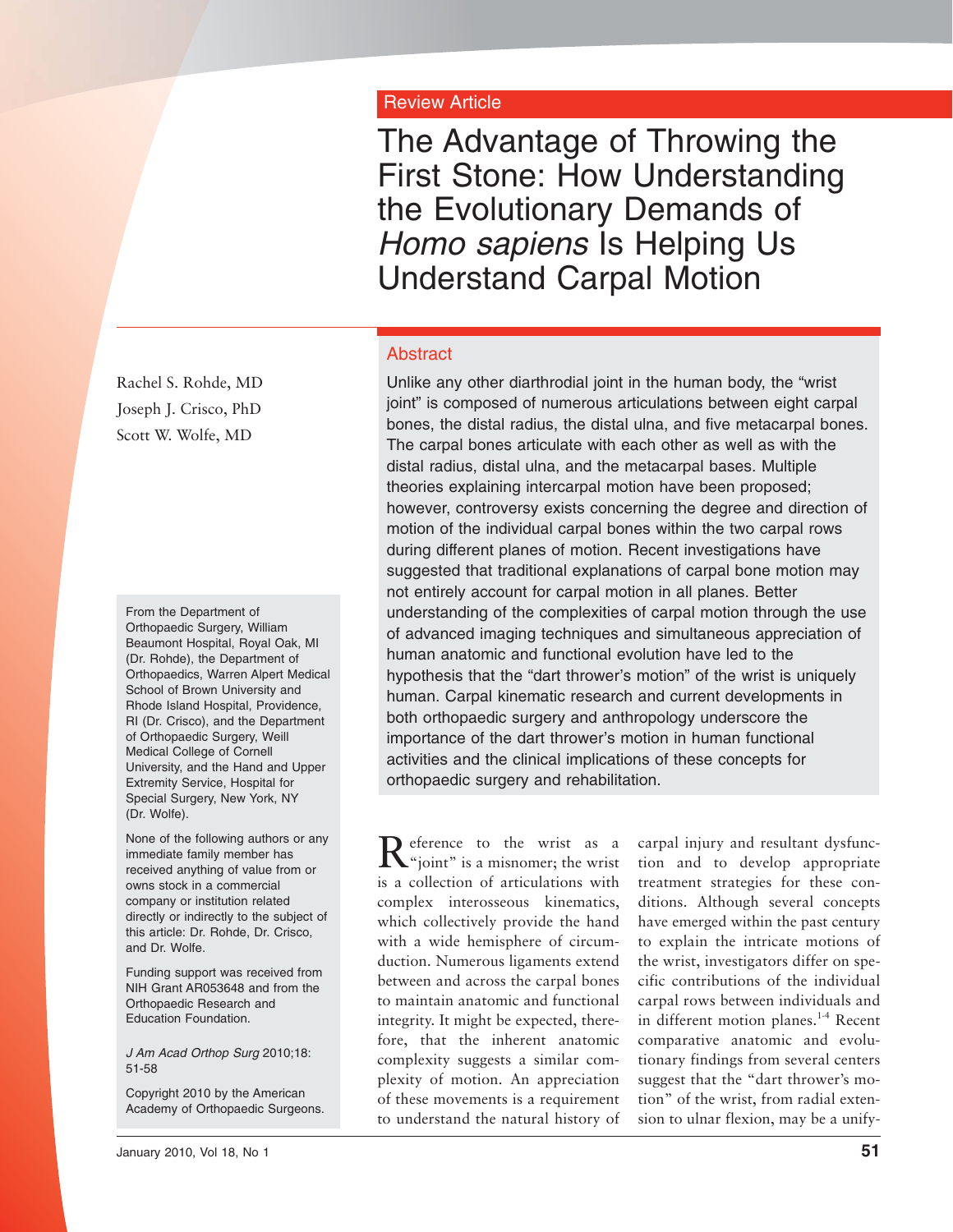

Illustration of the "column theory" of wrist kinematics, initially described by Navarro.<sup>18</sup> The carpal bones are clustered in radial (red), central (blue), and ulnar (orange) columns.

ing concept of functional wrist motion.<sup>5-7</sup> Speculation continues regarding the interrelationship between changes in carpal morphology, human evolution into tool-using, carnivorous primates, and the development of carpal kinematic patterns that persist today.<sup>8,9</sup> Improved understanding of the motion pattern may lead to changes in functional rehabilitation following injury and in surgical management.

#### **Historical Explanations of Wrist Motion**

Throughout history, newly developed imaging technologies were applied to the wrist for study of the carpus. In 1896, 1 year after radiography was developed by Roentgen, Bryce<sup>1</sup> used the modality to describe carpal motion in normal subjects.  $Carson<sup>10</sup>$  may have been one of the first investigators to suggest that the axes of wrist motion were oblique to radiographic planes. Fick, $^{11}$  in 1901, used early three-dimensional modeling to determine that the oblique axes of the wrist intersect in the proximal capitate. Subsequent stud-



Illustration of the carpus as described by Destot.<sup>20</sup> Two distinct rows of carpal bones are evident: the proximal carpal row (fuschia), comprising the triquetrum and the lunate, and the distal carpal row (blue), comprising the trapezium, trapezoid, capitate, and hamate. The scaphoid (red) was initially described as a critical and independent link between the proximal and distal rows.

ies during the next century involved other techniques, such as anatomic dissection,<sup>2</sup> cineradiography,<sup>3</sup> stereoscopic radiography,<sup>4</sup> sonic digitization, $8,9$  and fluoroscopy.<sup>12</sup> Most recently, CT and MRI techniques were developed specifically to permit highly precise and noninvasive kinematic tracking of the carpus in live subjects.<sup>13-17</sup>

The "column theory" of carpal motion, first described by Navarro<sup>18</sup> in 1921 and redefined by Taleisnik<sup>2</sup> in the 1970s, divides the wrist into radial, central, and ulnar columns, based largely on phylogenetic studies of birds and other species. In this theory, the scaphoid constitutes the radial column, the capito-lunate joint is the central flexion-extension column, and the triquetral-hamate joint provides a rotational axis in the ulnar column (Figure 1). A contemporary of Navarro, Destot studied radiographs of a sculptor with a scaphoid fracture and, in 1926, introduced the concept of two independent rows of the carpus.19 Des $tot<sup>20</sup>$  underscored the importance of the scapholunate ligament as a critical stabilizer of the proximal row (Figure 2). This theory was elucidated by Landsmeer,<sup>21</sup> who noted the independence of the proximal carpal row and coined the term "intercalated segment" to emphasize the interposition of the inherently unstable proximal row between the relatively fixed distal row and the stationary articular surfaces of the radius and ulna (Figure 3). The motion of the intercalated segment was proposed to be guided mechanically by its neighboring articulating surfaces and constrained by its complex intrinsic and extrinsic ligamentous attachments. The intercalated segment concept was explained in more detail by Linscheid et  $al^{22}$  with the introduction of the terms "dorsal intercalated segment instability" and "volar intercalated segment instability" to describe pathologic postures of the lunate bone resulting from disruption of the crucial scapholunate and radioscaphocapitate or lunotriquetral interosseous and dorsal intercarpal ligaments, respectively.

Whether the scaphoid should be considered part of the proximal row or as an independent link between the proximal and distal carpal rows<sup>23</sup> has been the subject of considerable controversy.11,23,24 Several investigators have challenged the widely accepted row theory of carpal motion by demonstrating different degrees and patterns of scaphoid motion depending on the direction of wrist motion studied. Craigen and Stan $ley<sup>25</sup>$  studied static radiographs of 52 volunteers in different positions of radial and ulnar deviation; they proposed that human wrists vary widely in their kinematic behavior, across a spectrum that combines row and column theories of motion. These authors proposed sex-specific kinematic patterns, stating that women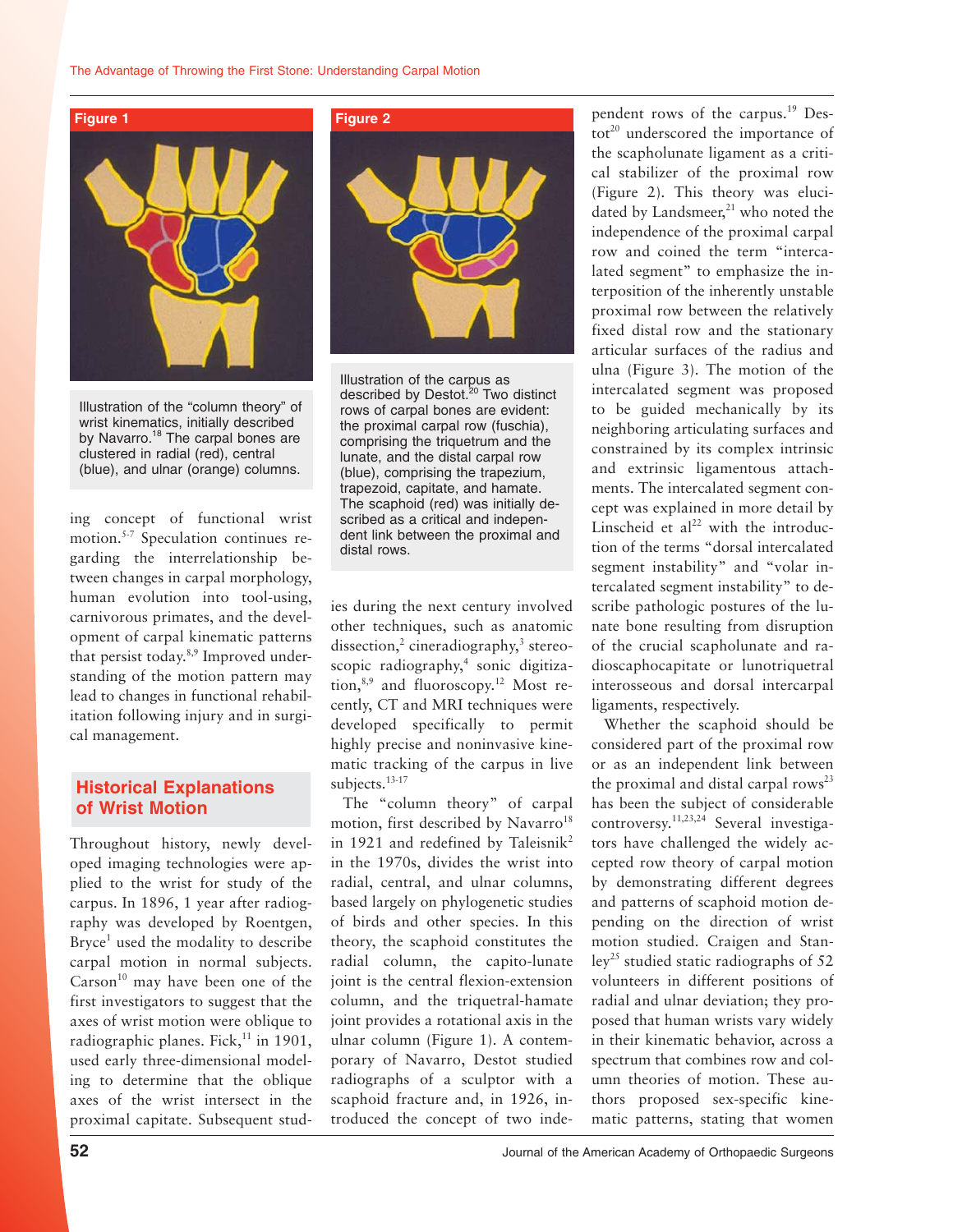were more likely to exhibit columntype motion. In a similar study of radioulnar deviation in 60 volunteers, Garcia-Elias et al<sup>26</sup> proposed that the degree of joint laxity was directly correlated with scaphoid "out of plane" motion, adding to the argument that human wrists display a spectrum of carpal motion. Wolfe et al<sup>12</sup> and Moojen et al<sup>27</sup> demonstrated considerable independence of the scaphoid from the bones of the proximal carpal row during uniplanar motion of wrist flexionextension.

Different acquisition modalities and investigative approaches, as well as limitations associated with cadaver studies and technical aspects of imaging studies, may explain some of the discrepancies among wrist kinematic theories and descriptions. No unifying theory that accommodates these approaches and the apparent discrepancies exists. We propose, by examining studies in comparative anatomy as supportive evidence in wrist evolution, a potential unifying theory based on functional activity and the uniqueness of the human wrist.

# **Clues From Physical Anthropology and Evolutionary Theories**

Although historically it might have been convenient and practical to think of wrist motion in the traditional orthogonal PA and lateral radiographic planes, it became apparent that few, if any, functional activities are performed using pure planar wrist motions. Indeed, several authors had noted that most functional and occupational tasks require simultaneous flexion-extension and radioulnar motions of the wrist.<sup>28,29</sup> Fisk<sup>29</sup> noted that many diverse activities, such as "casting a fly, throwing a dart, or conducting an orchestra,"



AP (**A**) and lateral (**B**) illustration of the "intercalated segment," the term coined by Landsmeer $^{21}$  to describe the proximal row with respect to the forearm and the distal row. The intercalated segment (red) describes the proximal carpal bones (ie, scaphoid, lunate, and triquetrum) that have no tendon insertions and are balanced between the articular surface of the distal forearm (beige) and the bones of the distal row (blue). Their motion is guided by mechanical signals from the distal row and is constrained by a complex system of intrinsic and extrinsic ligaments.

could be performed only with motion of the wrist from a position of radial extension to ulnar flexion. Palmer et al<sup>30</sup> coined the term "dart thrower's motion" to describe the arc of motion from radial deviation and wrist extension to ulnar deviation and wrist flexion and detailed the degree of combined motion in a study of several functional and occupational tasks. It became apparent that uniplanar analysis of wrist motion could not be used to accurately describe the complex movement patterns of the carpal bones in functional activities. Indeed, it appears likely that most, if not all, functional activities occur in one or several oblique or "coupled" planes of motion, defined as some proportion of combined flexion-extension and radioulnar deviation<sup>31</sup>

Structurally, the configuration of the scaphocapitate articulation and the distal ridge of the scaphoid articular surface maintains congruity during oblique planar motion. $32-35$  The scaphotrapezial-trapezoidal (STT) ligament, which inserts on the anterolateral aspect of the scaphoid tuberosity, and the scaphocapitate ligament, which inserts on its medial aspect, can be considered collateral ligaments of the STT joint. Recent studies demonstrate that these ligaments have very few proprioceptive functions—implying that their principal function is mechanical—in contrast to the dorsal intercarpal ligaments and triquetral-hamate-capitate ligaments, which are thought to constrain the end points of the dart thrower's motion (ie, "stops") via their substantial proprioceptive properties.36 Functionally, we recognize that the dart thrower's plane of motion is accomplished by firing of the dual extensor carpi radialis muscles and the opposing flexor carpi ulnaris; in fact, the insertions of the flexor carpi radialis and extensor carpi ulnaris are uniquely positioned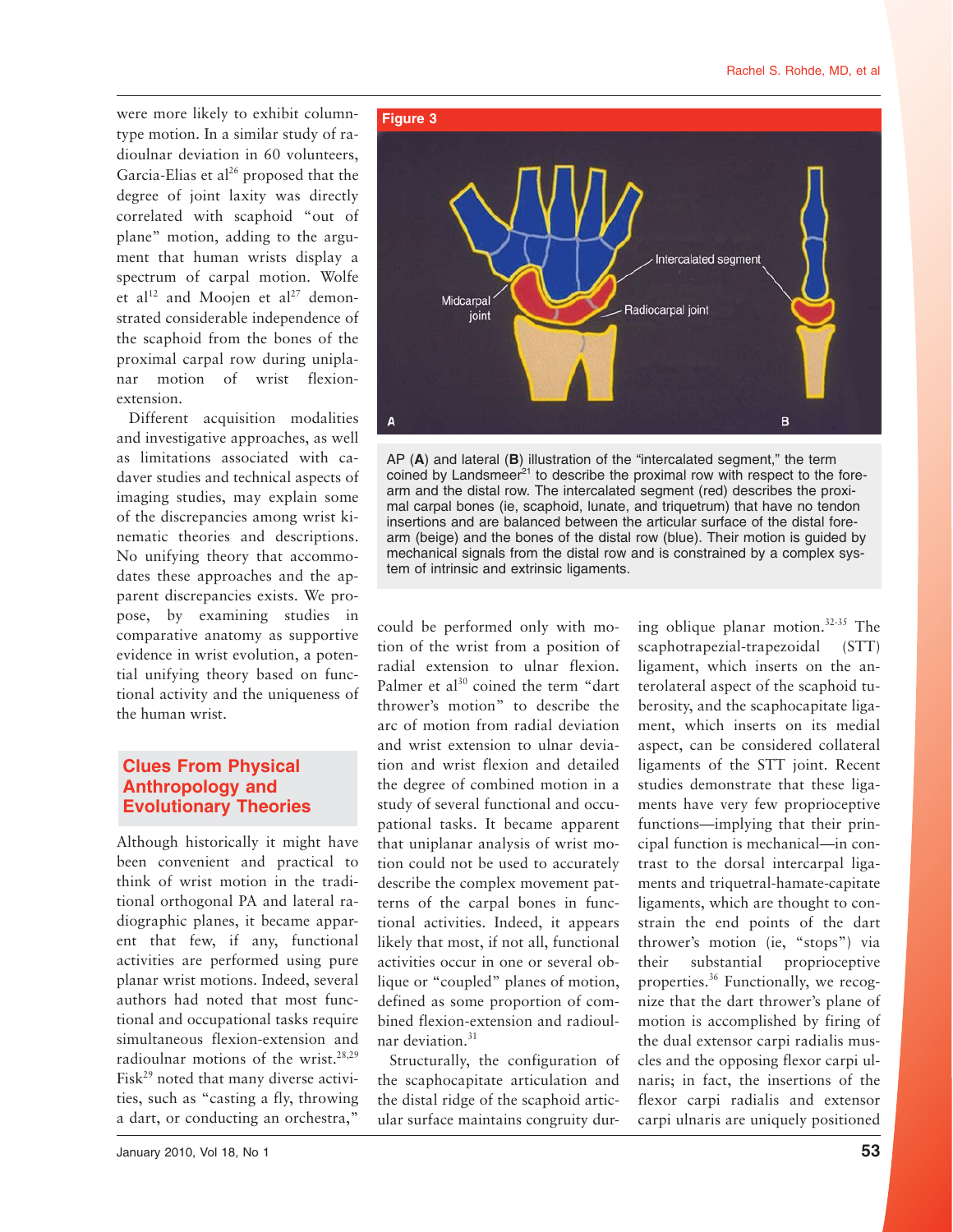to oppose and modulate midcarpal motion in this oblique plane.<sup>37</sup>

Several biomechanical studies offer supporting evidence of this perspective on carpal kinematics. Investigations of uniplanar and multiplanar wrist motion using an electromagnetic motion-measuring system demonstrated that whereas the capitate moves with the third metacarpal because of its stout ligamentous attachments, the proximal carpal row tends to move predominantly in flexion and extension.<sup>5</sup> Shortly after these studies were undertaken, Ishikawa et al<sup>38</sup> noted that the radiolunate contribution to coupled wrist motion in the dart thrower's plane is less than that of radiolunate motion during uniplanar flexion-extension of the wrist. Li et  $al<sup>31</sup>$  demonstrated that the area of maximum wrist circumduction produces an ovoid pattern with its longest axis in the dart thrower's plane, again suggesting a potential obliquity of functional wrist motion.

Several kinematic studies examining the dart thrower's arc of motion have been performed. Werner et al<sup>5</sup> recorded scaphoid and lunate motion in vitro in nine different dartthrower's planes of motion in seven cadavers. Their work confirmed previous investigations demonstrating that the scaphoid and lunate moved primarily in the plane of flexionextension when the wrist was moving in either pure flexion-extension or radioulnar deviation. However, the authors were able to identify a unique dart thrower's plane, composed of nearly equal contributions of flexion-extension and radioulnar deviation, in which minimal motion of the scaphoid and lunate was observed.<sup>39</sup>

Coincident advancement of imaging technology with a better understanding of coupled wrist motion has allowed accurate in vivo measurements of carpal motion over the past decade. Crisco and colleagues<sup>12-14,40</sup> developed a "markerless bone registration" technique to enable precise kinematic calculations using sequential computed tomographic volume images of bony surfaces. This technique permits highly accurate threedimensional motion studies of live subjects. The method takes advantage of the unique shapes of the carpal bones to track features of bone surfaces at each position and subsequently describe detailed motion.<sup>13</sup> Accuracy of this technique has been found to be within 0.5° of rotation and 0.5 mm of translation along a helical axis of motion for the capitate and scaphoid motion and 1.5° and 0.5 mm for the lunate.<sup>14</sup> Most recently, volume-based bone registration using MRI has been introduced<sup>6</sup>

Use of these advanced modalities has enabled investigators to add new perspectives to more than a century of carpal motion analysis.13,15,24,27,41 Technological limitations confined the scope of previous investigations, either because studies were limited to uniplanar motions of flexionextension or radioulnar deviation (ie, radiography) or because available three-dimensional motion techniques could be applied only to cadaver wrists because of the need for implanted marker systems. The emergence of in vivo three-dimensional motion analysis techniques enabled precise analysis of these complex motions of the individual carpal bones in live subjects for the first time. Limitations of the current three-dimensional motion analysis techniques include their "quasistatic" analysis of multiple fixed positions and the inability to study dynamic functional tasks.

In a recent study, markerless bone registration with CT was used to study 28 healthy subjects in a total of 504 wrist positions.<sup>42</sup> Scaphoid and lunate motion was noted to be significantly less along the path of the dart thrower's motion than in any other direction of wrist motion (*P* < 0.01 for both carpal bones) (Figure 4). Minimal elongation of the scapholunate interosseous ligament also has been observed during wrist motion in the dart thrower's arc.<sup>43</sup> These and other investigations have produced more consistent results than have those performed with the wrist moving in traditional planes of motion; for the first time, there appears to be consensus among investigators in different parts of the world that there is minimal scaphoid and lunate motion throughout the dart thrower's arc.<sup>38,39,42,44,45</sup> These collaborative efforts and new analytical techniques have built on the kinematic foundations of the past 100 years and confirm earlier observations of a functional oblique motion plane. This recent kinematic theory complements current concepts in functional adaptation as they relate to evolution of the wrist.<sup>37</sup>

### **The Dart Thrower's Motion: Tools and Evolutionary Adaptation**

There is evidence to support the concept that certain adaptations of the hand and wrist were critical to enable use and manufacturing of tools, which, like upright stance and increased cranial capacity, defined the evolutionary line from which *Homo* sapiens arose.<sup>46,47</sup> It is entirely plausible that morphologic adaptations in the carpal bones enabled the development of a dart thrower's arc of wrist motion. This in turn lent an evolutionary advantage to early hominids. Chance of survival for the early primate might have been improved by having mechanisms that increased the ability to hunt and gather food as well as defend oneself; such skills included rock throwing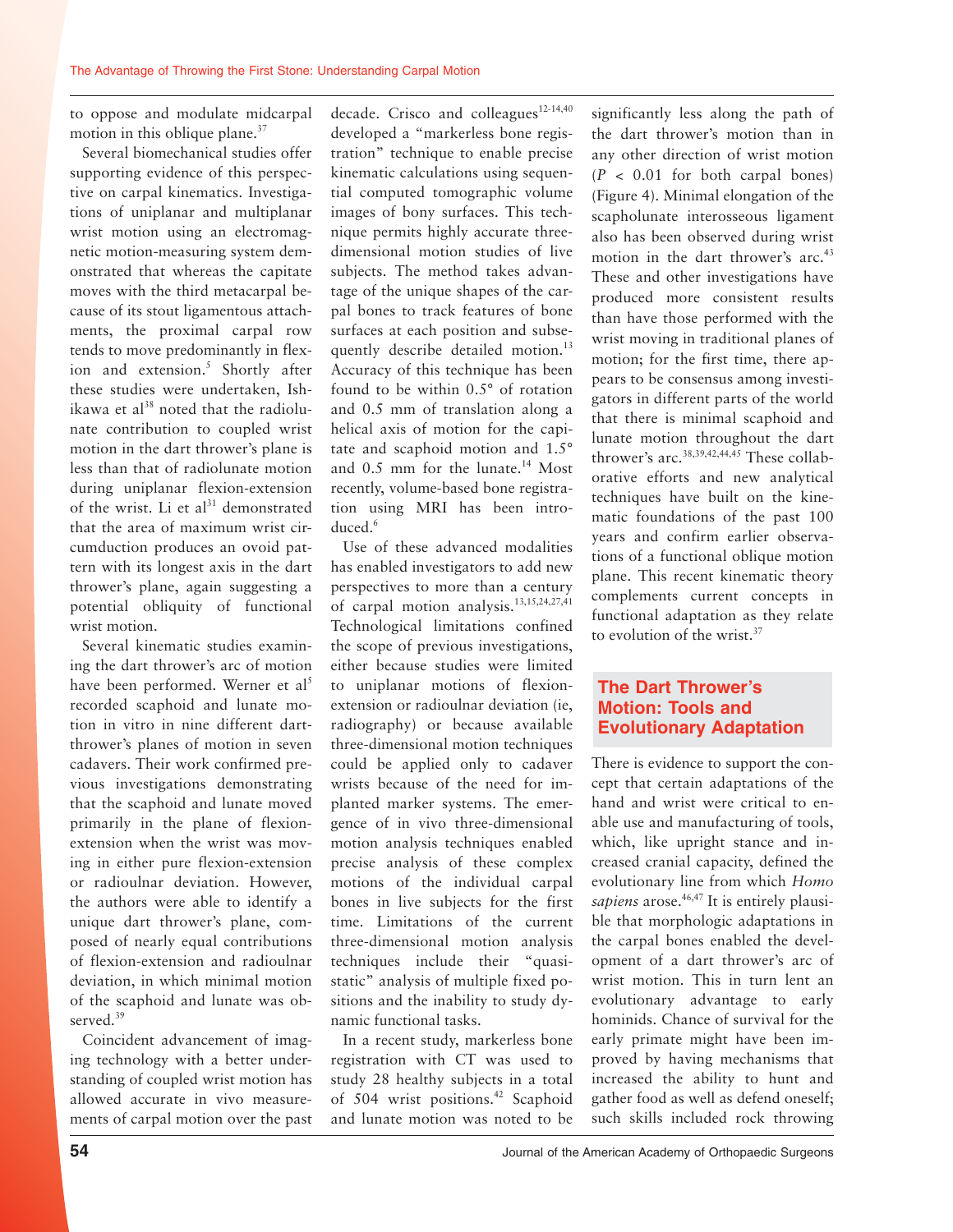

Three-dimensional images demonstrating the unique pattern of proximal row kinematics during the dart thrower's motion, as revealed by in vivo studies of carpal kinematics. The top row is a volar view and the bottom row a radial view of the capitate, scaphoid, and lunate in the neutral position (gray bones) during wrist flexion (purple)-extension (yellow) (**A**), wrist ulnar deviation (purple)-radial deviation (yellow) (**B**), and dart thrower's motion of wrist radial extension (yellow)-ulnar flexion (purple) (**C**). The total range of wrist motion, as illustrated by the positions of the capitate, is approximately the same for each direction of wrist motion in each panel. Despite the nearly identical amount of wrist motion, the motion of the proximal row is substantially and significantly reduced as the wrist moves along the dart thrower's path, as seen in panel C. This difference is most readily appreciated by focusing on the distance the scaphoid tubercle has traveled in each panel of the figure. The motion of the capitate, scaphoid, and lunate are visualized relative to the radius that was mathematically fixed by its coordinate system (red, blue, and green vectors).

and club wielding, activities that require the full ulnar deviation and wrist flexion follow-through of the dart thrower's motion.<sup>48</sup> It is by studying the evolution of the hand and wrist along with the development of tools that we come to understand the intriguing influence that survival had on current anatomy and function of the wrist.

Observed contrasts in nonhuman primate osteology can be explained by differences in functional requirements. For example, like spider monkeys, Asian apes (ie, gibbons and orangutans) perform many activities

sory locomotion and feeding on tree fruit, and, in turn, rotation around a fixed hold on the  $limb.<sup>49</sup>$  In contrast, the terrestrial African apes (the closest living relative of humans) ambulate by knuckle walking on the dorsum of their middle phalanges. Wrist mobility is dramatically restricted in this lineage by morphologic adaptations within the proximal carpal row

while suspended from tree limbs, which is consistent with the ball-andsocket configuration of the capitate and the hamate with the proximal row. It is thought that this ballsocket configuration allows suspen-



Photograph of the three-jaw grip, which was refined during primate evolution by morphologic adaptations in carpometacarpal mobility, finger-to-thumb-length ratio, and hypothenar pad development, allowing for precision handling of tools and weapons. (Reproduced with permission from Wolfe SW, Crisco JJ, Orr CM, Marzke MW: The dart-throwing motion of the wrist: Is it unique to humans? *J Hand Surg Am* 2006;31:1429-1437.)

that likely allow better load transmission and increased wrist stability during knuckle walking.<sup>50</sup> The same wrist structure, however, is not permissive of a wide range of radioulnar deviation, thus limiting coupled wrist motion.

Similarly, distinct differences have been noted between human hands and those of the most closely related nonhuman primates. Human hand differences include shorter fingers relative to thumb length, broader distal phalangeal tufts (for grasp), a hypothenar pad that absorbs impact during forceful grip, $46,47$  and carpometacarpal and metacarpophalangeal joint alterations that allow rotation of the second, fourth, and fifth rays. Such adaptations enabled development of the three-jaw chuck, or baseball, grip, which employs the pads of the thumb and the index and long fingers<sup>49,50</sup> (Figure 5). This has been referred to as a "forceful precision grip," which allows firm grasp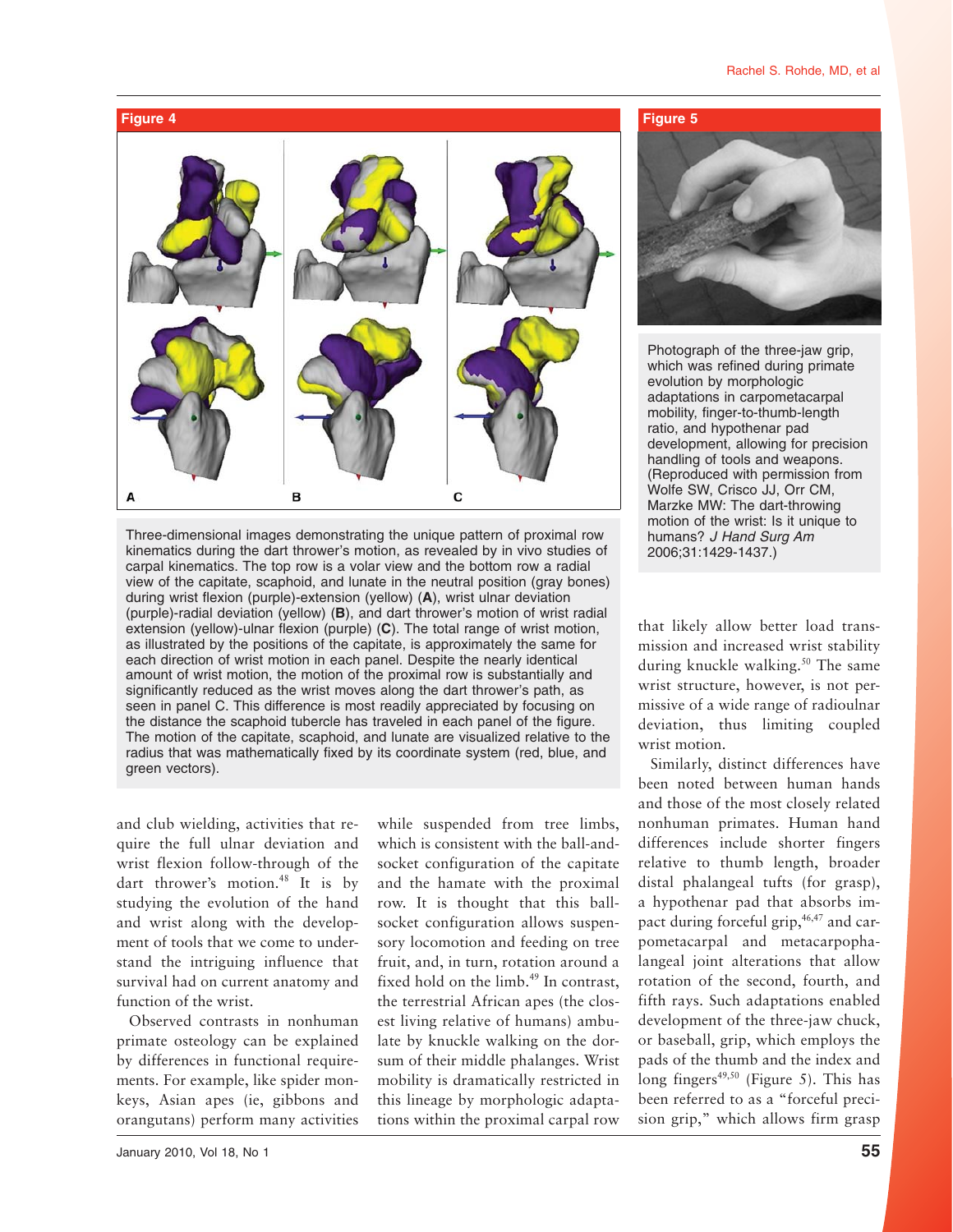



Photograph demonstrating the relatively recent "squeeze" modification of the power grip. (Reproduced with permission from Wolfe SW, Crisco JJ, Orr CM, Marzke MW: The dart-throwing motion of the wrist: Is it unique to humans*? J Hand Surg Am* 2006;31:1429-1437.)

of an object while allowing modification of the tool without injuring the fingers.50 The precision grip capability of humans differs from that of other primates by allowing not only grip but also a firm precision pinch and a handling ability that facilitates effective tool use without squeezing the object into the palm.<sup>43</sup> Shortening of the fourth and fifth metacarpals and changes of the hamatometacarpal articulation enabled another grip, the "modified power grip," by which an object is held obliquely across the palm in an axis collinear with the forearm<sup>42,47</sup> (Figure 6). The "squeeze" modification of the power grip was enabled by morphologic adaptations of the hand over the past 2.5 million years, including radial rotation of the fourthfifth carpometacarpal articulations and a stronger, shorter, and more mobile fifth metacarpal. The modified grip allowed tools and clubs to be held in line with the forearm axis, effectively lengthening the swing length and power of impact when accelerated through the dart thrower's plane of motion.

Employing the precision three-jaw chuck grip (eg, holding a stone) or power squeeze grip (eg, grasping hammers, spears, or clubs) effectively necessitates use of a power swing, which is generated by using the dart thrower's motion of the wrist, in concert with coordinated motions of the shoulder, elbow, and forearm.<sup>51</sup> The power swing enables a biomechanical advantage of the longer lever and recruits the powerful forearm musculature to increase the impact of the club or tool. An additional adaptation of humans in this area is the relative increase in the ratio of forearm extensor muscle mass to flexor muscle mass compared with the chimpanzee; $11$  greater extensor strength and extensor-flexor balance in humans allows positioning during the cocking phase and therefore more effective use of the power swing.

The emergence of coupled wrist motion combined with an upright stance, which increased pelvic rotation and full shoulder circumduction, enabled throwing and hammering by early hominids. Similarly, coupled wrist motion provided for manual tool use in these species and translates directly to activities performed in modern daily life. Movements ranging from using a hammer or club to pouring from a pitcher or throwing a ball employ coupled arcs of wrist radial-extension and wrist ulnar deviation-flexion.

#### **Clinical Implications**

The implications of minimal radioscaphoid and radiolunate motion throughout the dart thrower's arc of wrist motion are intriguing. Traditionally, lengthy immobilization has been recommended for injuries or surgical reconstruction involving the radiocarpal joint (ie, scapholunate ligament repair, treatment of scaphoid fractures and nonunions, distal radius articular fracture repair). It is reasonable that early motion along the dart thrower's plane of motion can be allowed following certain types of radiocarpal and proximal row surgery without concern for disruption or attenuation of the surgical reconstruction, because the proximal row remains relatively still during midcarpal motion.37-39,42

As a result of better understanding of carpal motion, the position for partial wrist arthrodesis procedures might be redefined. For example, limited fusions that preserve the midcarpal joint (eg, radioscapholunate fusion) have been demonstrated clinically to permit motion almost exclusively in an oblique plane of radial extension to ulnar flexion.<sup>50</sup> Although early clinical studies demonstrated some functional limitations with an exclusive midcarpal motion plane, a recent technical modification that removes the distal scaphoid has led to improved functional outcomes by permitting increased radioulnar deviation.<sup>52</sup> Cadaver-based evidence suggests that resection of the triquetrum results in an additional increase in motion following radioscapholunate arthrodesis without compromising carpal stability.<sup>7</sup> Similarly, although scapholunocapitate arthrodesis was demonstrated in the laboratory to result in improved radiocarpal load transmission compared with STT fusion, $12$  the procedure likely sacrifices too much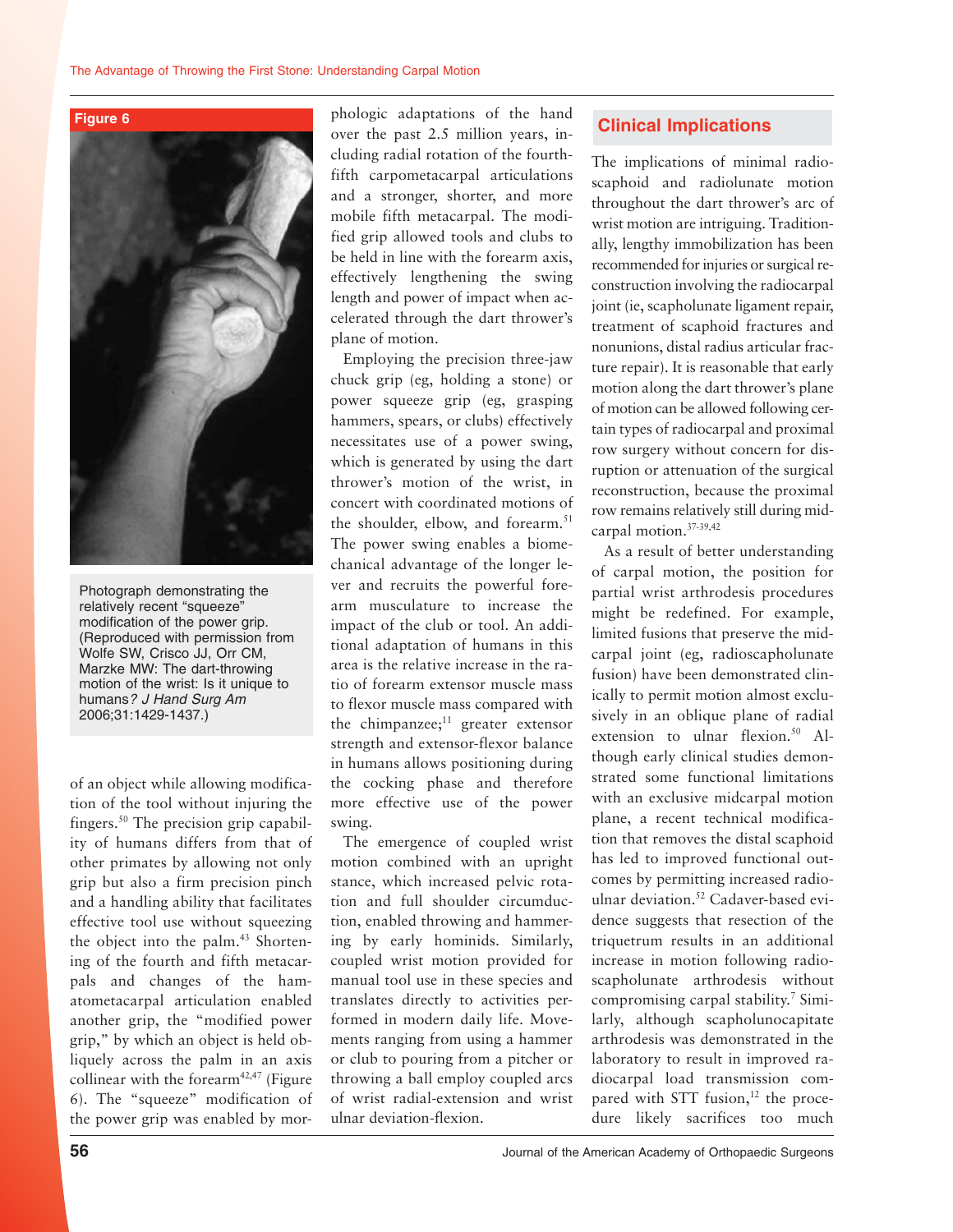

Photographs of kinematic studies of the dart thrower's plane of motion using clusters of reflective skin markers and motion-analysis technology. Dart throwing (**A**) and hammering (**B** and **C**) involve a similar coupling of wrist flexionextension and ulnar-radial deviation. This is exemplified by the wrist extension posture of the cocking phase of hammering and the follow-through of ulnar flexion.

midcarpal motion to be widely used clinically.

Novel kinematic studies using gait laboratory motion-tracking technology to quantitatively measure hand, wrist, forearm, and upper extremity motion in live subjects during a variety of occupational, recreational, and daily living activities are under way to identify the degree and duration of coupled wrist motion necessary for functional tasks (Figure 7). This information, along with future studies of surgical interventions, such as partial and complete wrist arthrodesis, proximal row carpectomy, scapholunate ligament reconstruction, and wrist arthroplasty, will enable surgeons and patients to make more informed choices when deciding on elective surgery.

#### **Summary**

Our understanding of carpal motion has changed considerably during the past century. We have moved from "three column" and "two row" concepts of wrist motion, developed using the relatively limited investigational capabilities of their historical times and defined by the constraints

of orthogonal planes of motion, toward suggesting a potential unifying concept of carpal motion that recognizes what researchers have been observing with modern techniques: that most upper extremity activities make use of "coupled" wrist motions. The combination of radial deviation and extension (radial extension) with ulnar deviation and flexion (ulnar flexion)—the dart thrower's motion and has been described recently as the predominant functional arc for many occupational and recreational activities. Innovations in imaging have revealed that the scaphoid and lunate motion remain minimal throughout this arc of motion. Further studies of carpal motion in the face of injury and disease are warranted, because this new information has the potential to change the way we conceptualize and treat carpal pathology.

# **References**

Citation numbers printed in **bold type** indicate references published within the past 5 years.

- 1. Bryce TH: Certain points in the anatomy and mechanism of the wrist-joint reviewed in the light of a series of Röntgen ray photographs of the living hand. *J Anat Physiol* 1896;31:59-79.
- 2. Taleisnik J: The ligaments of the wrist. *J Hand Surg Am* 1976;1:110-118.
- 3. Arkless R: Cineradiography in normal and abnormal wrists. *Am J Roentgenol Radium Ther Nucl Med* 1966;96:837- 844.
- 4. Wright RD: A detailed study of movement of the wrist joint. *J Anat* 1935;70:137-142.
- 5. Werner FW, Short WH, Fortino MD, Palmer AK: The relative contribution of selected carpal bones to global wrist motion during simulated planar and outof-plane wrist motion. *J Hand Surg Am* 1997;22:708-713.
- **6.** Goto A, Moritomo H, Murase T, et al: In vivo three-dimensional wrist motion analysis using magnetic resonance imaging and volume-based registration. *J Orthop Res* 2005;23:750-756.
- **7.** Pervaiz K, Bowers WH, Isaacs JE, Owen JR, Wayne JS: Range of motion effects of distal pole scaphoid excision and triquetral excision after radioscapholunate fusion. *Hand* 2009*;* 34*:*832*-*837.
- 8. Ruby LK, Cooney WP III, An KN, Linscheid RL, Chao EY: Relative motion of selected carpal bones: A kinematic analysis of the normal wrist. *J Hand Surg Am* 1988;13:1-10.
- 9. Berger RA, Crowninshield RD, Flatt AE: The three-dimensional rotational